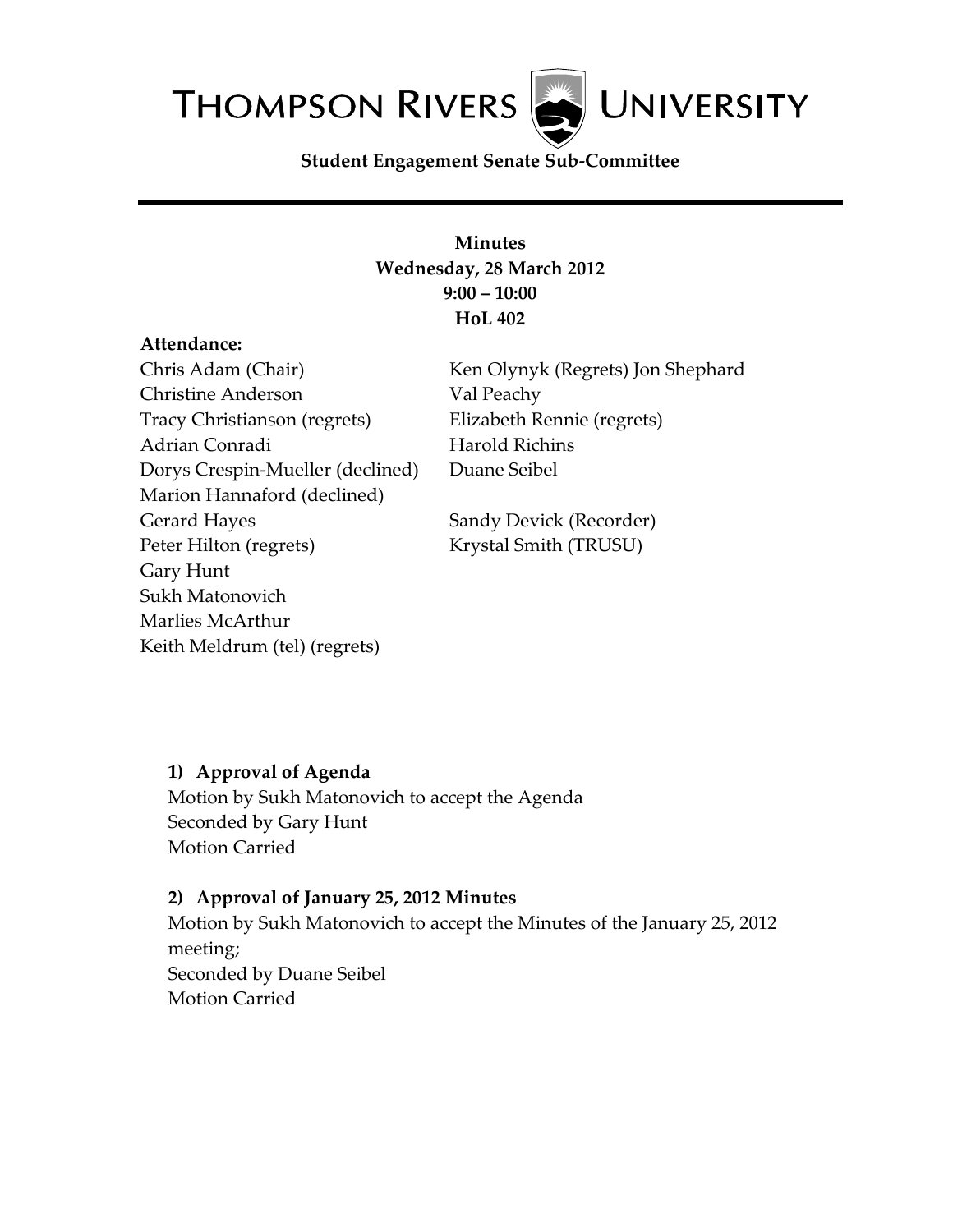## **Business Arising**

- **i. Terms of Reference Review**
	- Terms of Reference for this committee indicate that it is advisory in nature and does not organize the actual activities. This committee is directive and brings forth information to Senate
	- Terms of reference and membership terms need reconsideration; a subcommittee will review

**ACTION:** Sub-committee (Chris Adam, Sukh Heer Matonovich and Justin Powers) will report with recommendations at April 25<sup>th</sup> meeting.

## **3) Activities inventory**

- In 2010, this committee examined NSSE results and identified three NSSE scalets for further internal study:
	- i. Enriching educational environment
	- ii. Campus life
	- iii. Learning in and out of classroom.
- In spring 2011, four Faculties produced inventories of current and planned activities related to these three areas; these reports were included in this committee's annual report to Senate.
- This committee will be bringing forward new reporting tools to report to Senate in the fall.
- All faculties and the library will report. The report may indicate there are other units (Athletics, ISAP) that need to be included.

**ACTION:** Dorys Crespin-Mueller and Chris Adam will meet to discuss a timeline for 2011-12 reporting and will brief the Committee at the April meeting

# **4) Centre for Student Engagement and Learning Innovation**

- The Centre integrates the traditional functions of the Centre for Teaching  $\bullet$ and Learning with Student Engagement and support for innovative/blended instructional design. The Centre will be overseen by an Associate Dean of Students.
- The new Centre will have two main areas. The first will be overseen by the Manager of Student Engagement and will include two Co-op students, work study students, the Coordinator of Leadership programs, Global Competency contractor, and the Coordinator Retention and Engagement. It will be located in Old Main Teaching and Learning and Blended Learning will be located in the House of Learning
- The second area is Instructional Support and Innovation. It will be overseen by a Director who will be hired once the Associate Dean is in place. This operation will include the current roles of the Centre for Teaching and Learning but will also provide support for the development